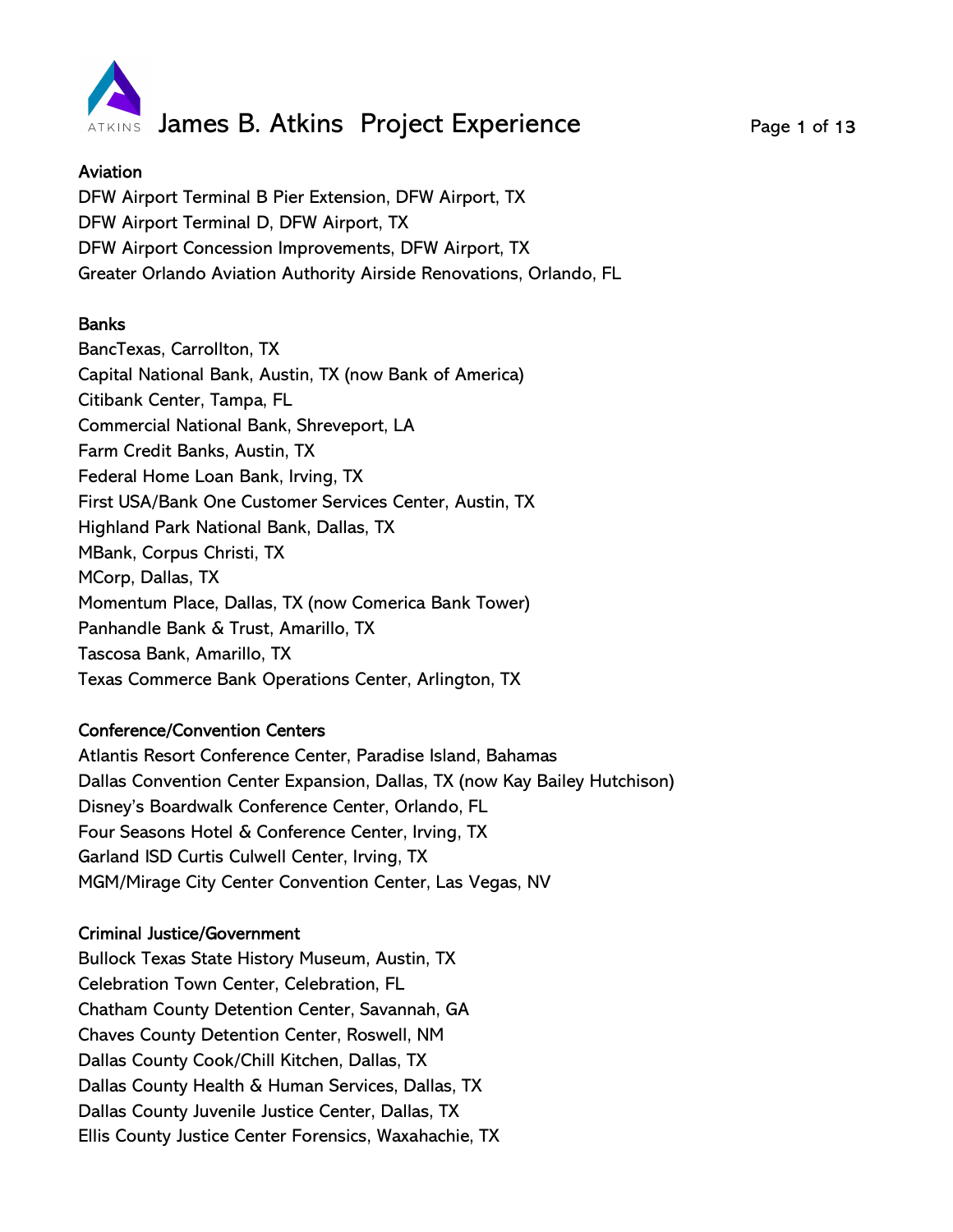

## Criminal Justice/Government (Continued)

Ellis County Detention Center Forensics, Waxahachie, TX FAA Southwest Regional Headquarters, Fort Worth, TX Federal Bureau of Prisons, Low, Medium, & High Security Prisons, Beaumont, TX McLennan County State Juvenile Correctional Facility, Mart, TX Orlando City Hall, Orlando, FL Texas Department of Criminal Justice 2250 Bed Addn., Barry B. Telford Unit, New Boston, TX Texas Department of Criminal Justice 2250 Bed Addn., James V. Allred Unit, Wichita Falls, TX US Census Bureau Headquarters, Suitland, MD US Postal Service Mail Processing Center, Houston, TX

#### Education/Science/Technology

Birdville Independent School District, multiple venues, North Richland Hills, TX Dallas County Southwestern Institute of Forensic Sciences, Dallas, TX Mobil Southwest Computer Center, Dallas, TX Shenandoah University Allied Health Facility, Winchester, VA Southern Methodist University Cox School of Business Addition, Dallas, TX Southern Methodist University Hughes-Trigg Student Activity Center, Dallas, TX STB Waterview Technology Center, Richardson, TX Tandy Technology Center, Fort Worth, TX TCI Communications Center, Boise ID TCI Communications Center, Denver, CO TCI Communications Center, Richardson, TX Texas A&M Foundation Jon L. Hagler Center, College Station, TX Texas A&M University Large Animal Teaching Hospital, College Station, TX Texas A&M University Petroleum Engineering Building, College Station, TX Texas A&M University Veterinary Medical Center, College Station, TX Texas Tech University School of Medicine Main Campus, Lubbock, TX Texas Tech University School of Medicine Regional Health Center, El Paso, TX Texas Tech University School of Medicine Regional Health Center, Amarillo, TX University of Texas at Dallas Brain Performance Institute, Dallas, TX USAA Data Center, San Antonio, TX Utah State University Chemistry Laboratory Building, Logan, UT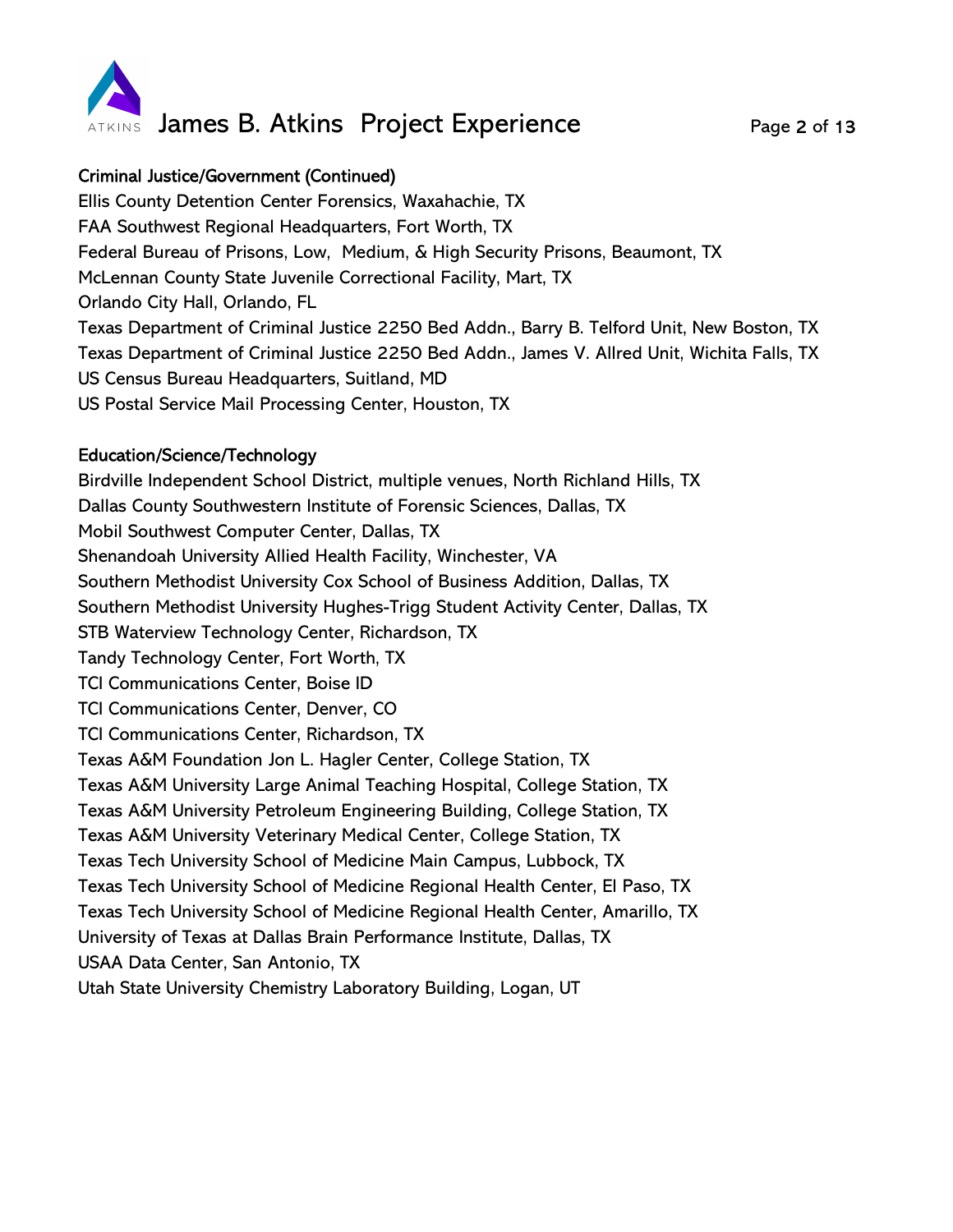

#### Entertainment/Gaming

Atlantis Resort, Paradise Island, Bahamas Nancy Lee and Perry R. Bass Performance Hall, Fort Worth, TX Disney's Boardwalk Resort, Orlando, FL Harrah's Ak-Chin Casino, Maracopa, AZ Marriott Casino, San Juan, Puerto Rico MGM/Mirage City Center Casino, Las Vegas, NV MGM/Mirage City Center Specialty Theatre, Las Vegas, NV Sea World Penguin House, San Antonio, TX Universal Orlando Resort Seuss Landing, Islands of Adventure, Orlando, FL

### **Healthcare**

Aiken Regional Medical Center, Aiken, SC All Saints Episcopal Hospital City View, Fort Worth, TX Arlington Memorial Hospital Ambulatory Care Center, Arlington, TX Auburn Regional Medical Center Bed Tower Addition, Auburn, WA Baptist Health Cancer & Heart Center, Little Rock, AR Baptist Medical Center Addition, Montgomery, AL Baptist Medical Center Additions, Oklahoma City, OK Baptist Springhill Medical Center, North Little Rock, AR Bayfront Medical Plaza, St. Petersburg, FL Baylor University Medical Center, Dallas, TX Baystate Medical Center, Springfield, MA Bethania Hospital Addition, Wichita Falls, TX Bon Secours-St Francis Xavier Hospital, Charleston, SC Bristol Regional Medical Center, Bristol, TN Brooke Army Medical Center, San Antonio, TX Canadian Valley Regional Hospital, Yukon, OK Carolinas Medical Center Bed Tower Addition, Charlotte, NC Children's Medical Center, Multiple Additions, Dallas, TX Children's Medical Center Bright Ambulatory Care Building, Dallas, TX Cleveland Clinic Hospital, Fort Lauderdale, FL Connecticut Children's Medical Center, Hartford, CN Dallas Rehabilitation Institute, Dallas, TX Del E. Webb Memorial Hospital, Sun City West, AZ Desert Springs Hospital Bed Tower Addition, Las Vegas, NV Doctor's Hospital, Laredo, TX Duncan Regional Hospital, Duncan, OK East End Medical Center, Birmingham, AL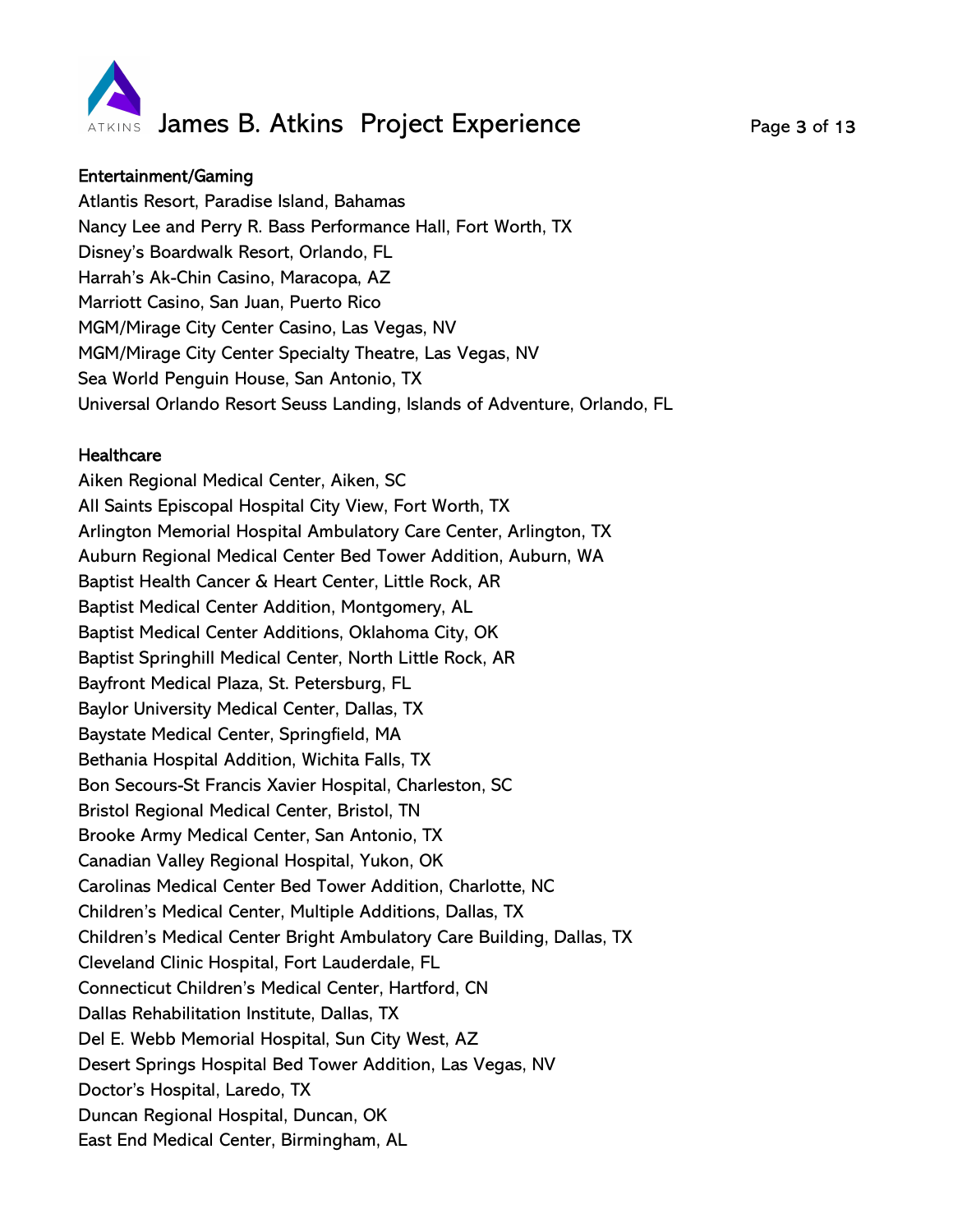

### Healthcare (Continued)

Edinburg Regional Medical Center, Edinburg, TX Gadsden Regional Medical Center, Gadsden, AL G.N. Wilcox Memorial Hospital, Lihue, Kauai, HI Gainesville Memorial Hospital, Gainesville, TX Georgetown Memorial Hospital, Georgetown, SC Green Oaks Psychiatric Hospital, Dallas, TX Hackensack Hospital Medical Plaza, Hackensack, NJ Hanover Medical Park, Mechanicsville, VA Harbor-UCLA Bed Tower Seismic Upgrade, Los Angeles, CA Harbor-UCLA Medical Center, Torrence, CA Health Central Medical Center, Ocoee, FL HealthPark Medical Center, Fort Meyers, FL Hearthstone Manor, Sun City, AZ Hopkins County Memorial Hospital Women's Center, Sulphur Springs, TX Indianapolis Women's Hospital, Indianapolis, IN Intermountain Health Care Primary Care Clinic, Ogden, UT Jackson Memorial Hospital Mental Health Facility, Miami, FL Kahi Mohala Psychiatric Hospital, Oahu, HI Kleberg Memorial Hospital, Kingsville, TX Louise Obici Memorial Hospital, Suffolk, VA Manatee Memorial Hospital Renovations, Bradenton, FL Mary Washington Hospital, Fredericksburg, VA McAllen Regional Medical Center, McAllen, TX McKay Dee Psychiatric Hospital, Ogden, UT Medical City Dallas Hospital Addition, Dallas, TX Memorial Hospital West, Pembroke Pines, FL Menorah Medical Park, Overland Park, KS Mercy Ambulatory Care Center, Laredo, TX Mercy Regional Medical Center, Laredo, TX Methodist Community Health Center, Sugarland, TX Methodist Healthcare Center in Willowbrook, Houston, TX Methodist Hospital Bed Tower, Dallas, TX Miami Children's Hospital Renovations, Miami, FL Minneapolis Heart Institute, Minneapolis, MN Nicklaus Children's Hospital Addition, Miami, FL North Hills Medical Park, Fayetteville, AR Pali Momi Medical Center, Honolulu, HI Parkland Hospital, Dallas, TX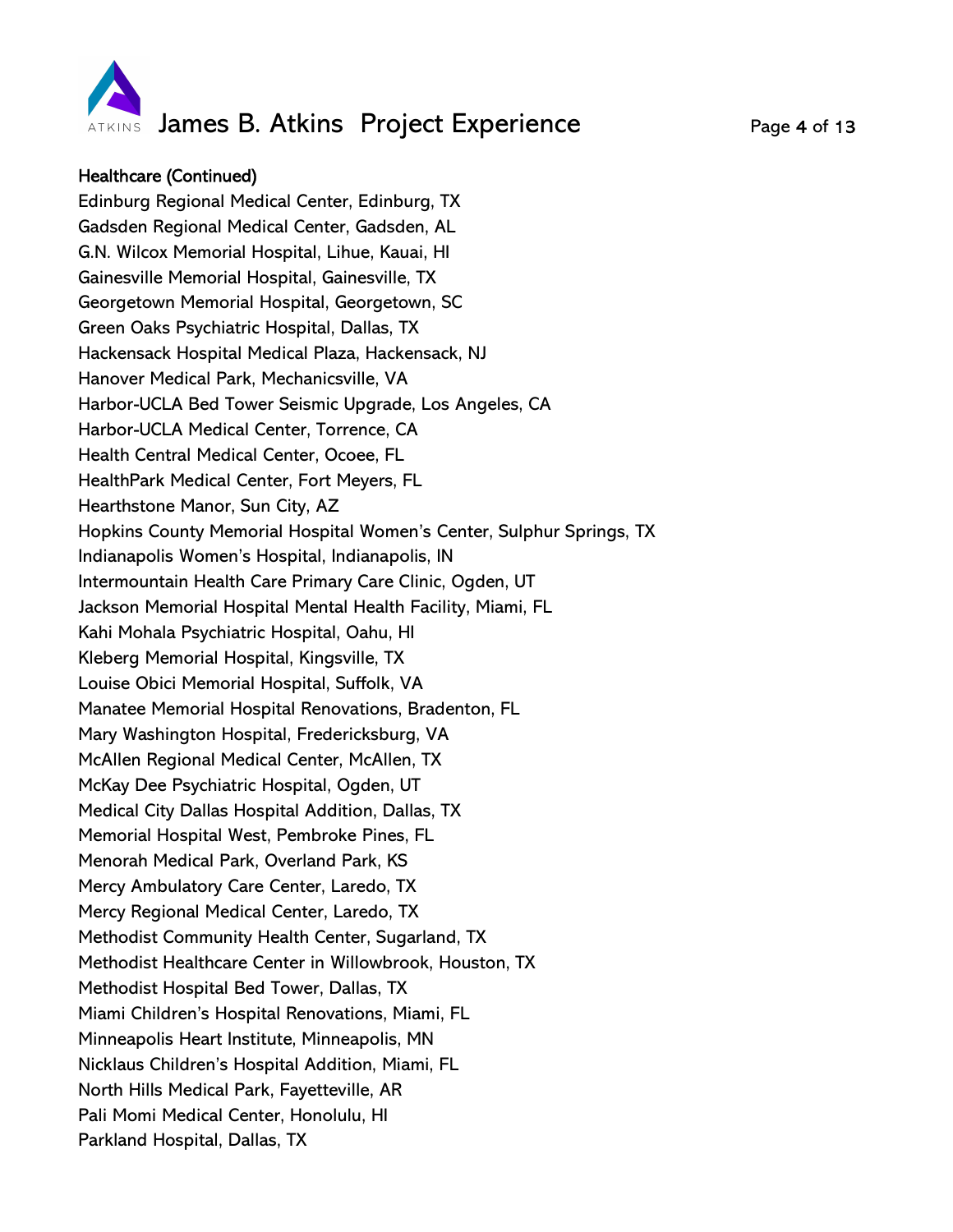

## Healthcare (Continued)

Physicians' Center at the Park, Bryan, TX Presbyterian Ambulatory Care Center, Allen, TX Presbyterian Medical Center North, Plano, TX Radford Community Hospital, Radford, VA Renaissance Women's Hospital, Austin, TX Rex Hospital Primary Care & Wellness, Raleigh, NC Richland Memorial Hospital Psychiatric Center, Columbia, SC Roseville Hospital, Roseville, CA Scottish Rite Hospital multiple additions, Dallas, TX Seaton Medical Center Community Health Center, Austin, TX Sharpstown Hospital Addition, Houston, TX South Texas Women's Hospital, San Antonio, TX St. John's Regional Medical Center, Oxnard, CA St. Joseph's Regional Health Center, Hot Springs, AR St. Mary's Hospital, Duluth, MN St. Mary's Medical Center, Saginaw, MI St. Paul Hospital Additions and Renovations, Dallas, TX St. Rose Dominican Hospital West Campus, Henderson, NV St. Vincent Hospital and Health Care Center, Indianapolis, IN Sutter Roseville Medical Center, Roseville, CA Texas Scottish Rite Hospital Renovations, Dallas, TX The George Washington University Hospital, Washington D.C. Trinity Valley Medical Center, Palestine, TX United Parcel Service Building, Little Rock, AR University of Miami, Jackson Memorial Mental Health Center, Miami, FL University of North Carolina, Children's Hospital and Women's Hospital, Chapel Hill, NC University of North Carolina, Neurosciences Center, Chapel Hill, NC University of Texas, MD Anderson Cancer Center, Houston, TX Upper Chesapeake Health System, Hospital and Ambulatory Care Center, Fallston, MD UT Southwestern Medical Center, Aston Ambulatory Care Center, Dallas, TX Utah Valley Regional Medical Center, Women's/Children's Addition, Provo, UT Valley Children's Hospital, Madera, CA Veterans Administration Hospital, Amarillo, TX Warm Springs Rehabilitation Hospital, San Antonio, TX Wasatch Canyons Psychiatric Hospital, Murray, UT Washington Regional Medical Center Addition, Fayetteville, AR Washoe Village Care Center, Reno, NV Wellington Cancer Center, Wellington, FL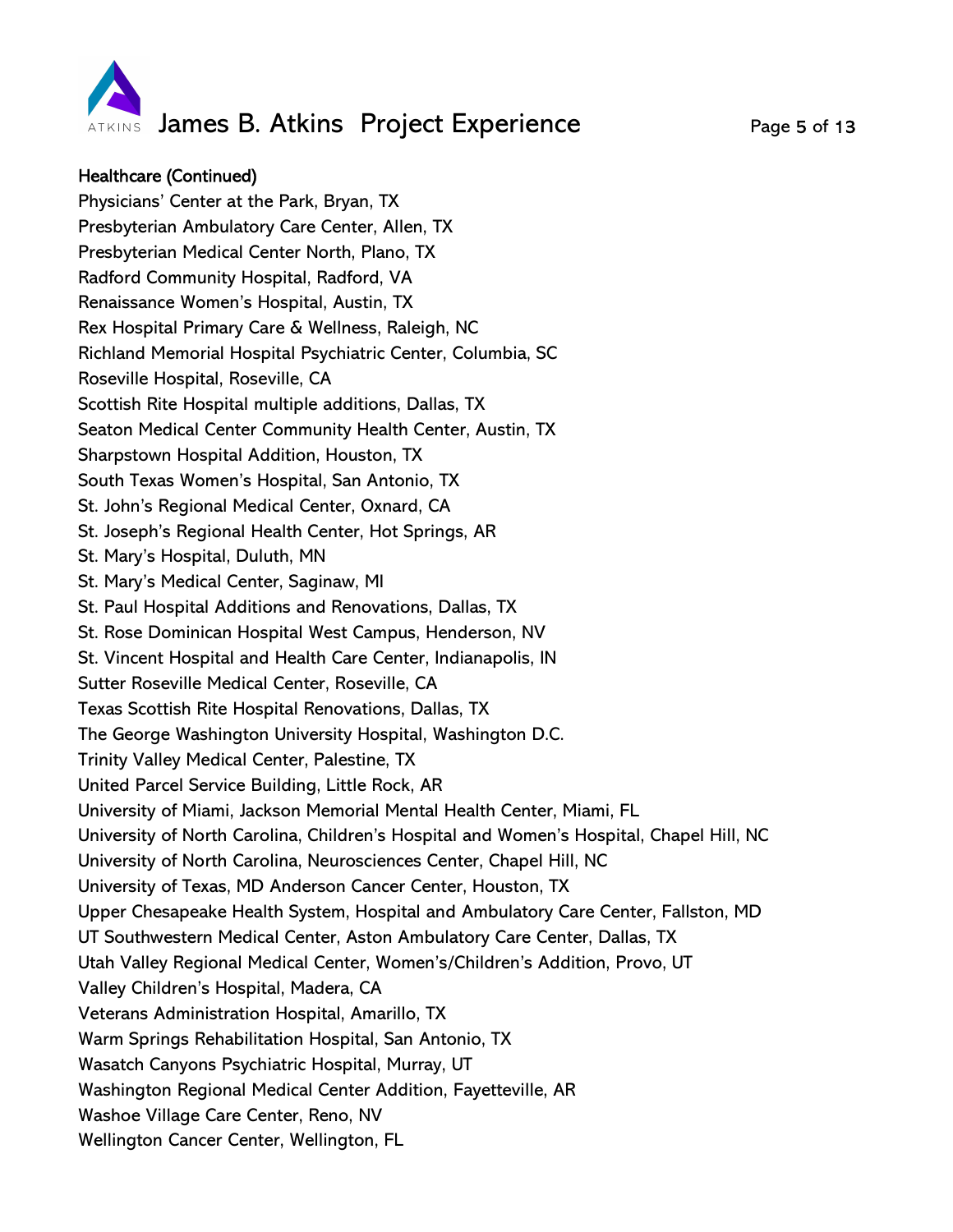

## Healthcare (Continued)

Wellington Regional Medical Center Expansion, Wellington, FL West Penn Hospital Bed Tower Addition, Pittsburg, PA West Pines Psychiatric Hospital, Denver, CO White Memorial Medical Center Renovation, Los Angeles, CA Winchester Medical Center, Winchester, VA Wylie Hospital, Wylie, TX Yuma Regional Medical Center Ambulatory Care Facility, Yuma AZ Yuma Regional Medical Center Maternal/Child Health Facility, Yuma, AZ

#### **Hospitality**

Atlantis Resort Hotel, Ocean Club, Paradise Island, Bahamas Atlantis Resort Hotel, Paradise Island, Bahamas (The Royal) Austin Centre Radisson Hotel, Austin, TX (now Omni) Disney All Star Music Resort, Orlando, FL Disney All Star Sports Resort, Orlando, FL Disney Boardwalk Hotel, Orlando, FL Doubletree Hotel in Legacy, Plano TX Driskill Hotel Renovations, Austin, TX Four Seasons Hotel, Austin, TX Four Seasons Hotel & Conference Center, Irving, TX Four Seasons Hotel & Residences, Denver, CO Hyatt Regency Grand Cypress Resort, Orlando, FL Las Colinas Inn & Conference Ctr., Irving, TX Las Ventanas al Paraiso Resort, Los Cabos, Mexico Marriott Hotel, San Juan, Puerto Rico Melia Chateau, Montry, France MGM City Center, Mirage Hotel, Las Vegas, NV Park Hyatt at Pelican Hill, Irvine, CA Park Tower Hotel and Condominiums, Chicago, IL Preston Center Hotel, Dallas, TX Radisson Plaza Hotel, Austin, TX (now Omni) Sheraton Mockingbird, Dallas, TX The Villas at the Four Seasons, Irving, TX Victory W Hotel and Residences, Dallas, TX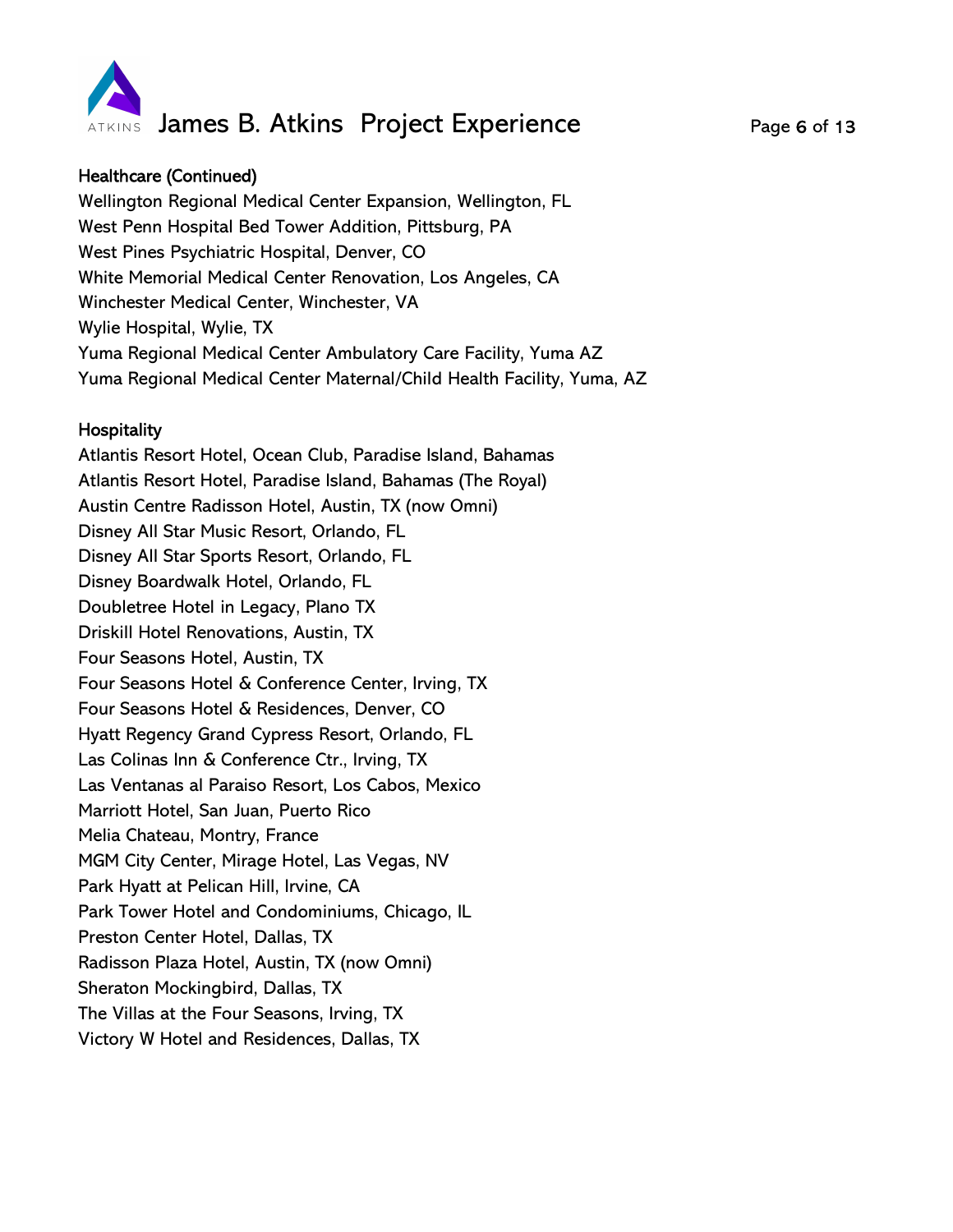

### Office/Corporate

55 Second Street, San Francisco, CA 100 Congress, Austin, TX 100 Spear Street, San Francisco, CA 101 Arch Office Building, Boston, MA 301 Congress, Austin, TX 311 South Wacker Office Tower, Chicago, IL 1000 North Water Street Office Building, Milwaukee, WI 7557 Rambler Rd, Dallas, TX 10333 Richmond, Houston, TX Amdeco Medical Office Building, Austin, TX American Express Financial Advisors Office Tower, Minneapolis, MN American International Plaza, Hato Rey, Puerto Rico American Stores Company Corporate Headquarters, Salt Lake City, UT ARCO Oil & Gas Building, Lafayette, LA Auburn General Hospital Medical Office Building, Auburn, WA Austin Centre, Austin, TX BancTexas Office Building, Carrollton, TX Baptist Annuity Board Offices, Dallas, TX Beckett Publications, Dallas, TX Blue Cross/Blue Shield of America, Owings Mills, MD BMO Tower, Phoenix, AZ (aka Greyhound Dial, Corp. & Viad Corp.) Boy Scouts of America Headquarters Building, Irving, TX Brookhollow Plaza Office Building, Greensboro, NC Capital Associates Forum IV, Raleigh, NC Capital Bank Tower, Little Rock, AR Capital National Bank Tower, Austin, TX Carr America Office Building, Austin, TX Century Telephone Office Headquarters, Monroe, LA CNL Center at City Commons, Orlando, FL Commercial National Bank Office Building, Shreveport, LA Countrywide Regional Headquarters, Plano, TX Diamond Shamrock Corp – Headquarters, Irving, TX Disney Production Building, Burbank, CA Disney Riverside Office Building, Burbank, CA Dominion Tower, Norfolk, VA Dr Pepper/7-UP Corporate Headquarters, Plano, TX DSC Communications Office & Production Complex, Plano, TX EDS Corporate Headquarters, Plano, TX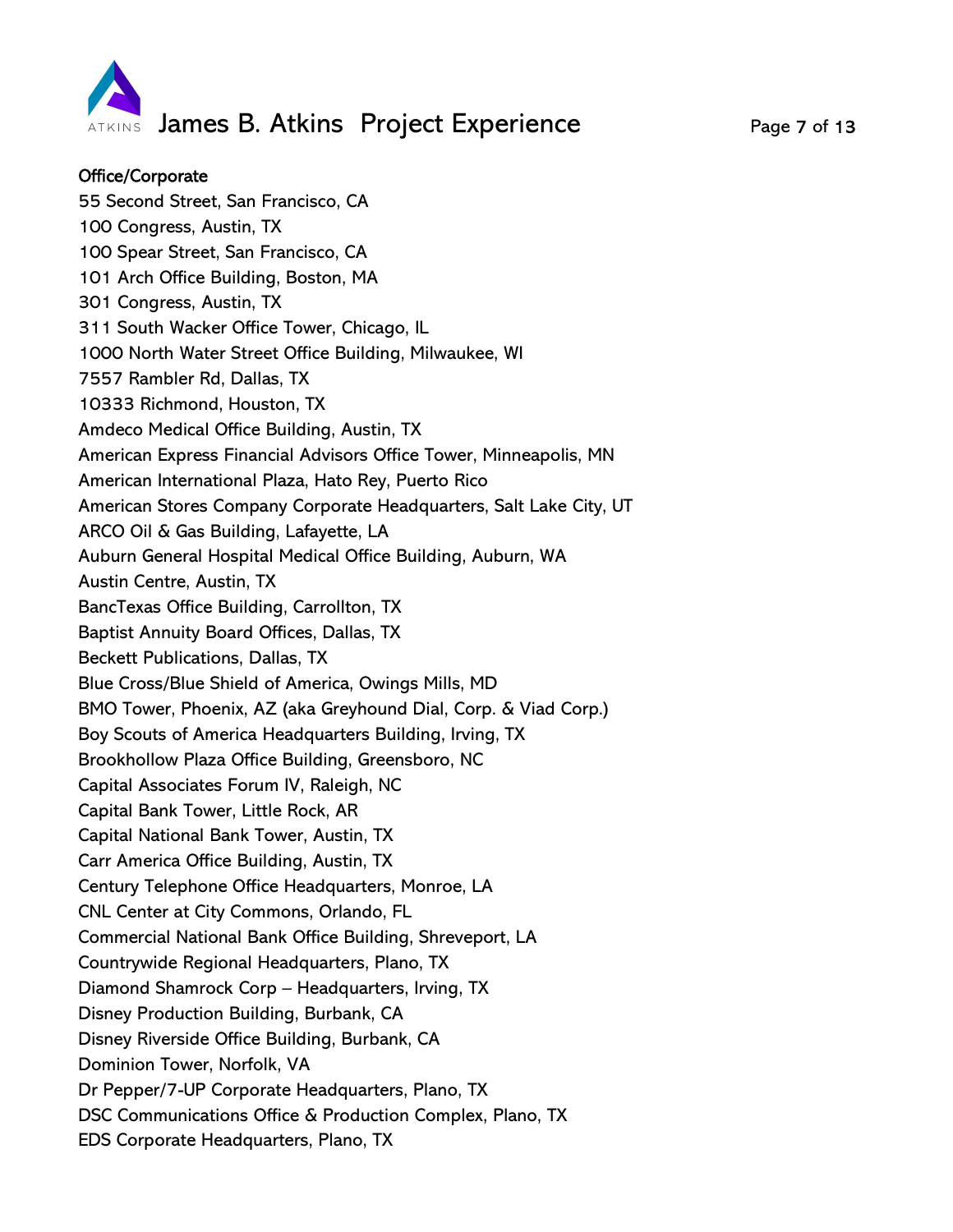

# Office/Corporate (Continued)

Energy Centre, New Orleans, LA Exchange at Meadowmont, Chapel Hill, NC Fall Creek Park, Richardson, TX Fidelity Investments Corporate Campus, Westlake, TX Fina Oil and Chemical Company Headquarters, Plano, TX First Bank Place, Minneapolis, MN Forum II Office Building, Raleigh, NC Frost Bank Tower, Austin, TX Galleria Phase I, Metairie, LA Greyrock Place, Stamford, CN GTE Telephone Operations Headquarters, Irving, TX (now Verizon) Highland Park National Bank Building, Dallas, TX HKS Corporate Headquarters, Dallas, TX IBM Solana Buildings & Village Center, Westlake/Southlake, TX International Plaza Office Building Dallas, TX JC Penney Corporate Headquarters, Plano, TX JC Penney Life Insurance Company, Plano, TX Kaiser Medical Office Building, Santa Clarita, CA Kaiser West Side Medical Office Building, Culver City, CA Kilroy Airport Center Office Building, Long Beach, CA Lacerte Office Building, Plano, TX Lennox Headquarters Office Building, Dallas, TX Lincoln Centre Phases I, II & III, Dallas, TX Lincoln Center Phases II and III, Oakbrook Terrace, IL Lincoln Woodbranch Office Building, Houston, TX Lomas & Nettleton Service Center, Dallas, TX Louise Obici Medical Office Building, Suffolk, VA LPC Office Building Playa Vista, Los Angeles, CA LPC Sterling Commerce Office Building, Irving, TX MacArthur Plaza, Irving, TX Mack Center II, Tampa, FL Market/New Montgomery Plaza, San Francisco, CA MBank Office Building, Corpus Christi, TX MCI Worldcom Phase I Office, San Antonio, TX MCI Worldcom Regional Operations Center, Louden County, VA Meadow Brook III Office Building, Birmingham, AL Momentum Place, Dallas, TX (now Comerica Bank Tower) M-Tech Center, Dallas, TX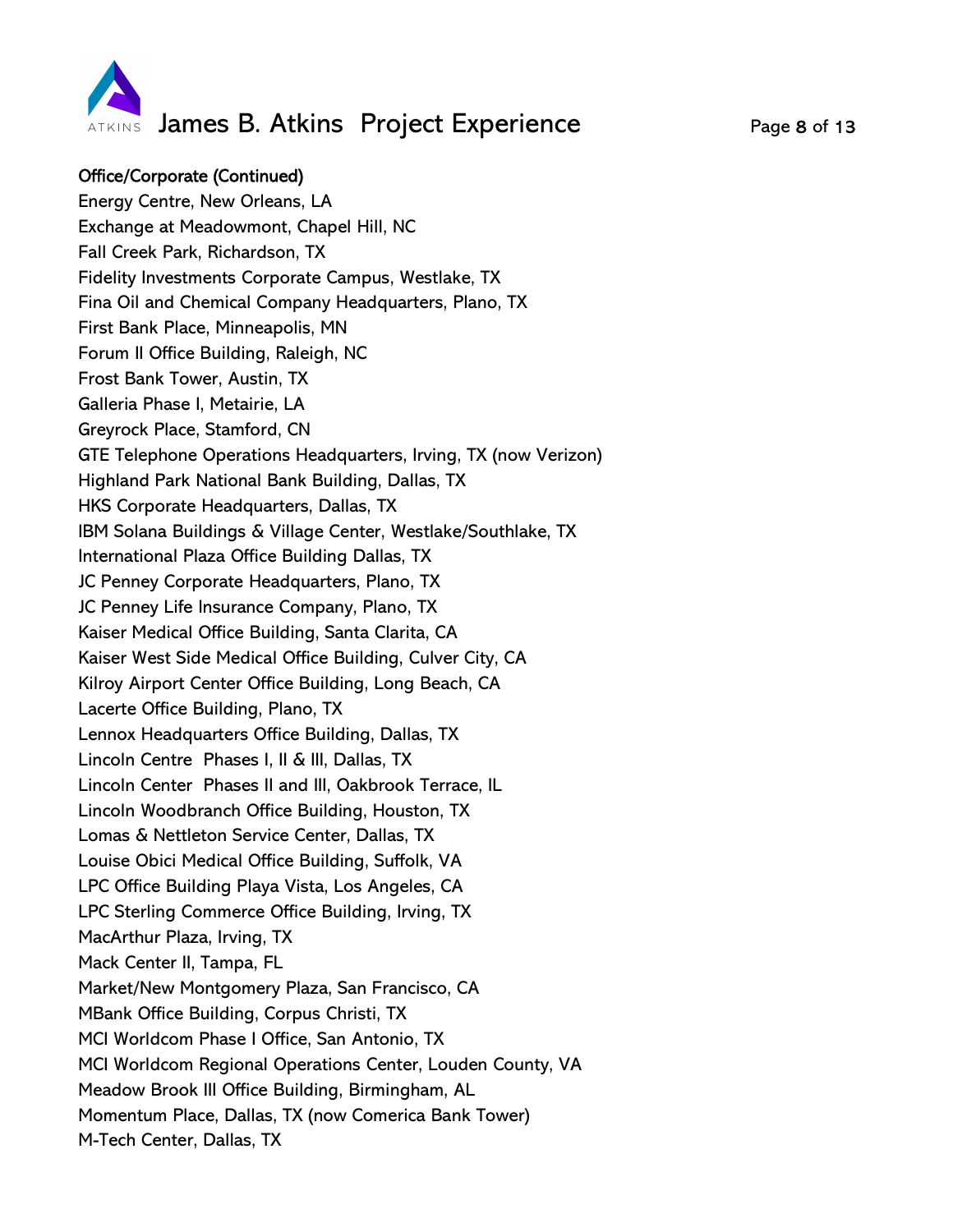

# Office/Corporate (Continued)

Nationsbank Corporate Center Office Tower, Charlotte, NC (now Bank of America) NCH Corporate Headquarters, Irving, TX Nicholson Road Joint Venture, Dallas, TX Omnicom Corporate Headquarters, Plano, TX One Arizona Center, Phoenix, AZ One Commerce Green Office Building, Houston, TX One Congress Plaza Office Tower, Austin, TX ONEOK Plaza, Tulsa, OK One Panorama Center Office Building, Irving, TX Orion Center, Tampa, FL Palisades Office Building, Richardson, TX Papa John's Pizza Headquarters, Louisville, KY Park Creek Place, Dallas, TX Phoenix Tower, Houston, TX Pinnacle Office Building, Atlanta, GA Pitman Office Park, Plano, TX Pizzuti-Miranova Corporate Tower, Columbus, OH Plaza 7000 Office Building, Austin, TX Plaza of the Americas, Dallas, TX Plaza of the Rockies, Colorado Springs, CO RadioShack Riverfront Campus, Fort Worth, TX Redwood Shores Office Building, Redwood Shores, CA Renaissance Plaza Office Tower, Phoenix, AZ Riverfront Plaza, Richmond, VA Riverpark Office Building, San Jose, CA Rolex Building, Dallas, TX Lincoln Plaza, Dallas, TX (now Ross Tower) Rouse Office Buildings, Phases 1, 2 & 3, Owings Mills, MD Sabre Corporate Campus, Southlake, TX Sammis Rockaway Corporate Center, Parsippany, NJ San Jacinto Center Office Building, Austin, TX Southland Center North Tower Addition, Dallas, TX Stemmons Place, Dallas, TX Stonebriar Phase II/Hall Office Park, Frisco, TX Stoney Point Office Building, Richmond, VA Sunbelt Savings Headquarters, Addison, TX TCI Communications, Tucson, AZ Terrace II Office Building, Austin, TX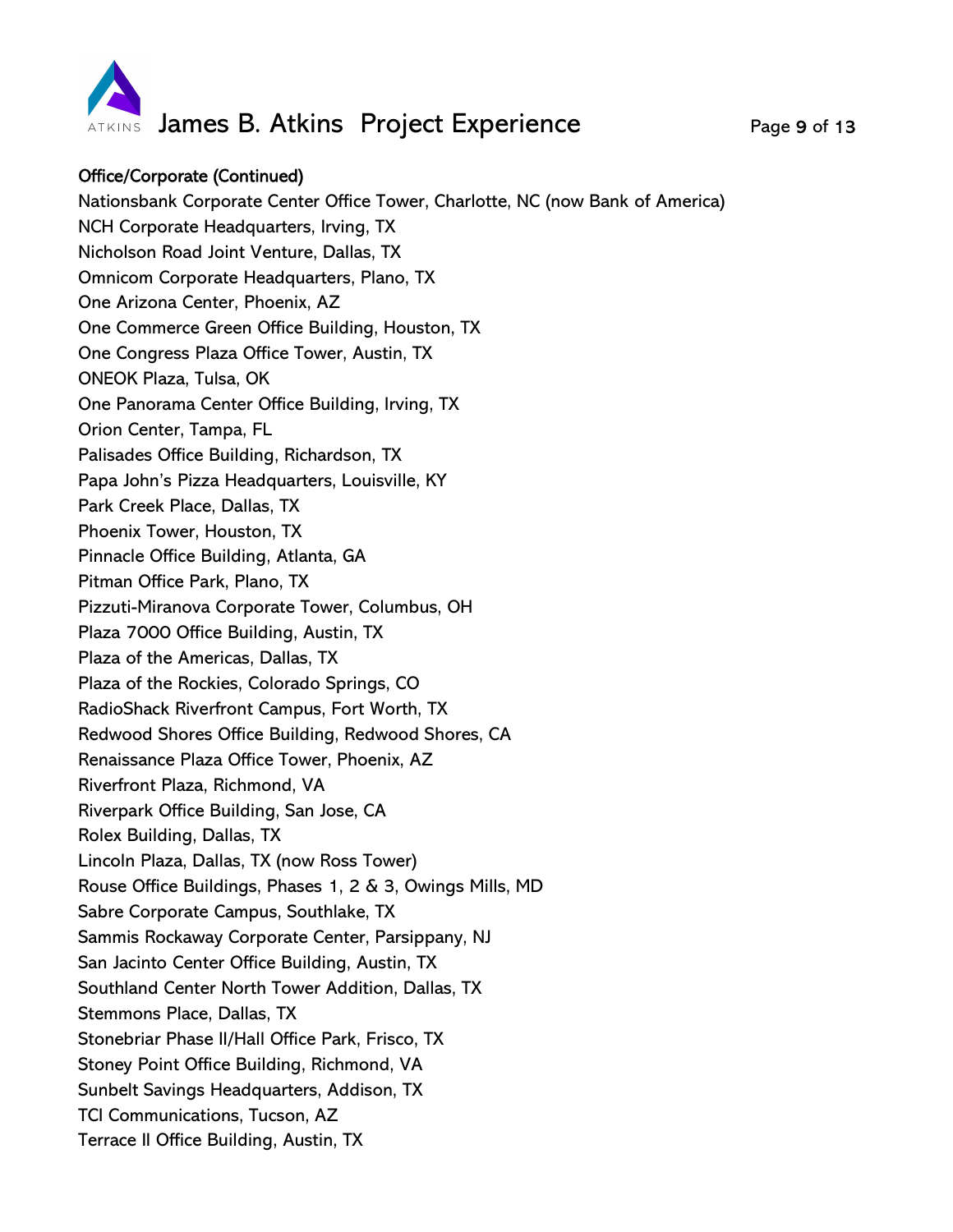

# Office/Corporate (Continued)

Texas Commerce Bank Office Building, Austin, TX Texas Commerce Bank Operations Center, Arlington, TX Texas Medical Associates Headquarters Building, Austin, TX Ten Thousand North Central, Dallas, TX Thanksgiving Tower, Dallas TX Twentieth Century Towers, Kansas City, MO Two Energy Square, Dallas, TX Two Mack Center, Tampa, FL Uccel Tower, Irving, TX United Guaranty Plaza, Greensboro, NC USAA Financial Center, San Antonio, TX USAA Home Office Addition, San Antonio, TX USAA Mail, Printing, Publishing Facility, San Antonio, TX USAA Mid-Atlantic Regional Office, Norfolk, VA USAA Regional Office Building ,Colorado Springs, CO Victory Plaza Office Complex, Dallas, TX Walnut Glen Office Tower, Dallas, TX Westchase Center I, Houston, TX Williams Green North Office Building, Cary, NC Xerox Center Phases I & II, Irving TX

## Parking

55 Second Street Parking, San Francisco, CA 100 Congress Parking, Austin, TX 888 Blvd. of the Arts Parking, Sarasota, FL 988 Blvd. of the Arts Parking, Sarasota, FL 1000 North Water Street Parking Garage, Milwaukee, WI 10333 Richmond Parking Garage, Houston, TX American International Plaza Parking, Hato Rey, Puerto Rico Austin Centre Parking Garage, Austin, TX Blue Cross/Blue Shield of America Parking Garage, Owings Mills, MD BMO Tower Parking Garage, Phoenix, AZ (aka Greyhound Dial, Corp. & Viad Corp.) DFW Terminal B Replacement Garage, DFW Airport, TX Capital National Bank Parking, Austin, TX Commercial National Bank Parking Garage, Shreveport, LA Desert Fashion Plaza Parking Garage, Palm Springs, CA Four Seasons Hotel & Residences Parking, Denver, CO Galleria Parking Garage, Metairie, LA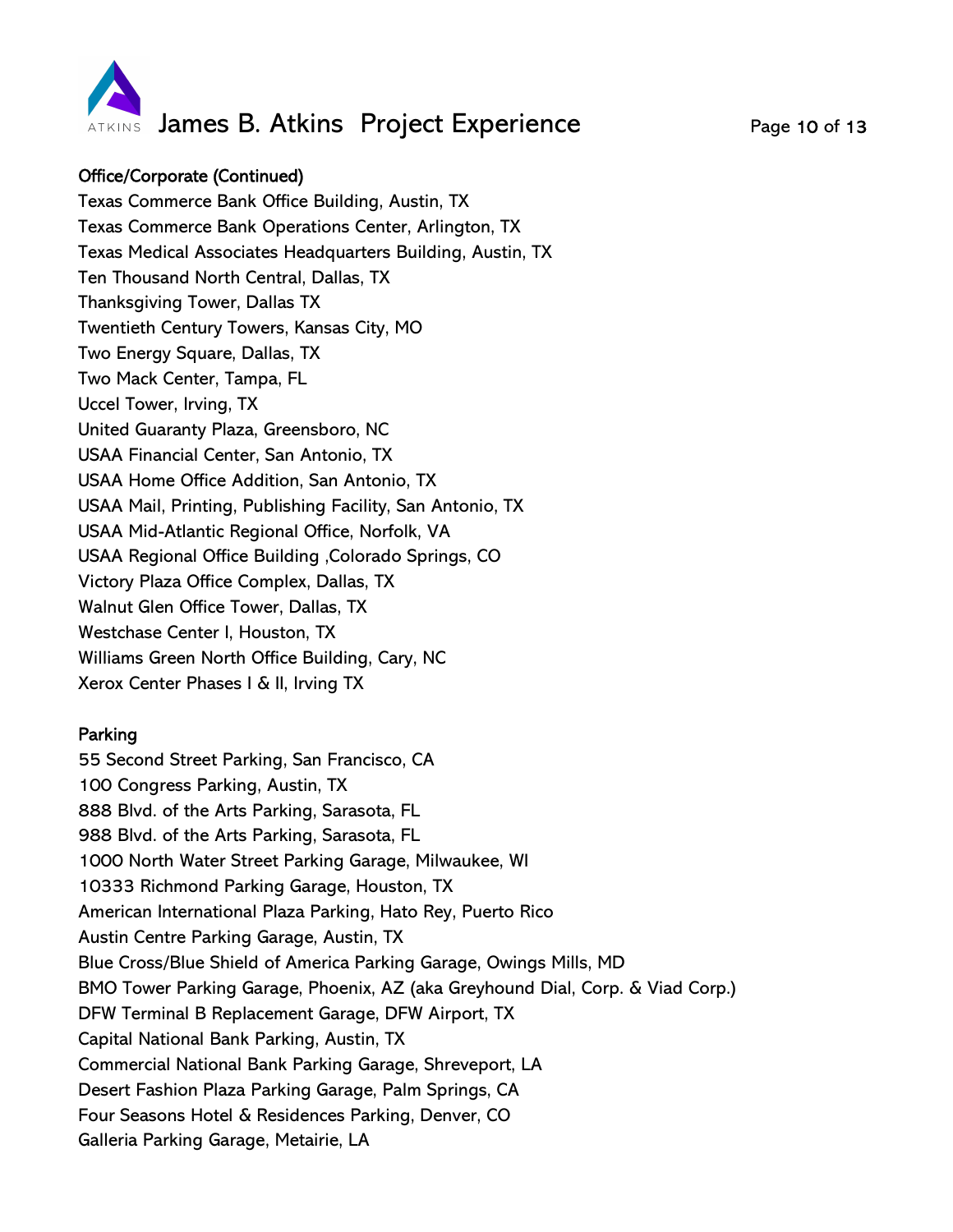

## Parking (Continued)

Greyrock Place Parking Garage, Stamford, CN GTE Telephone Operations Headquarters Parking, Irving, TX (now Verizon) Hyatt Regency Grand Cypress Resort Structured Parking, Orlando, FL JC Penney Corporate Headquarters Parking, Plano, TX Lincoln Center Parking Structures, Dallas, TX (4 parking garages) Lincoln Plaza Parking Structure, Dallas, TX Lincoln Towers Parking, Ballston, VA MacArthur Plaza Parking Garage, Irving, TX Mack Center II Parking Garage, Tampa, FL Marriott Hotel & Casino Parking Garage, San Juan, Puerto Rico MBank Office Building Parking Garage, Corpus Christi, TX MGM/Mirage City Center Parking, Las Vegas, NV Momentum Place Parking, Dallas, TX (now Comerica Bank Tower) One Arizona Center Parking Garage, Phoenix, AZ One Congress Plaza Parking, Austin, TX ONEOK Plaza Parking Garage, Tulsa, OK Park Creek Place Parking Garage, Dallas, TX Phoenix Tower Parking Garage, Houston, TX Plaza of the Americas Parking Garage, Dallas, TX Plaza of the Rockies Parking, Colorado Springs, CO Portside Condominiums Parking Garages, San Francisco, CA Riverfront Plaza Parking Garage, Richmond, VA Rolex Building Parking Garage, Dallas, TX Rouse Office Building, Phase 1 Parking Garage, Owings Mills, MD Rouse Office Building, Phase 3 Parking Garage, Owings Mills, MD Sarasota County Garage, Sarasota, FL Scottish Rite Hospital Parking Garage, Dallas, TX Sky Harbor Consolidated Rental Car Facility, Phoenix AZ Stemmons Place Garage, Dallas, TX Tandy Technology Center Parking Garage, Fort Worth, TX Ten Thousand North Central Parking Garage, Dallas, TX Texas Commerce Bank Parking Garage, Austin, TX Texas Medical Association Parking Garage, Austin, TX The Century Parking, Los Angeles, CA The Warrington Parking Garage, Dallas, TX Victory W Hotel and Residences Parking Garage, Dallas, TX Westchase Center Parking Garage, Houston, TX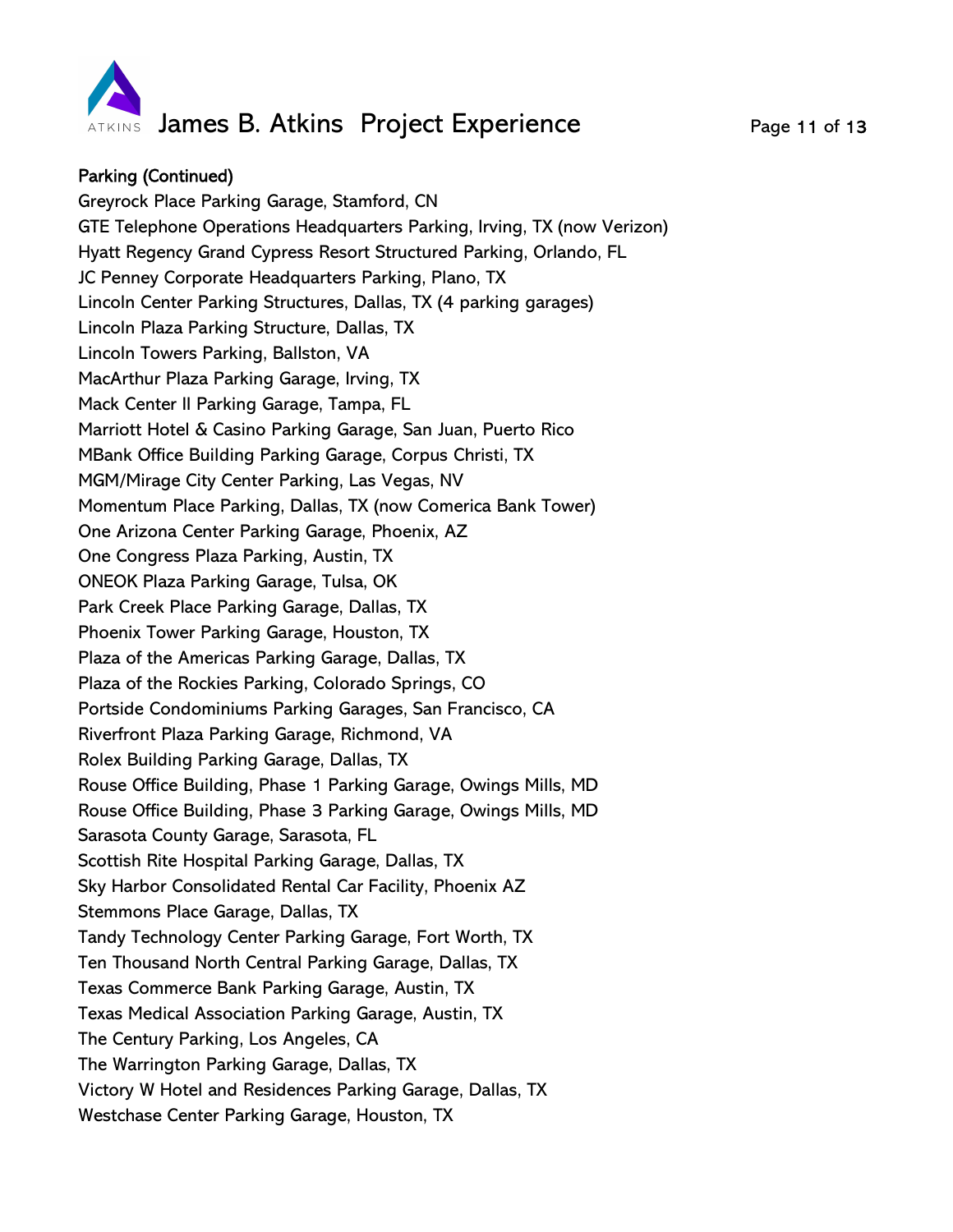

### **Religious**

Campus Crusade for Christ Headquarters, Orlando, FL DFW Airport Interfaith Chapel, Terminal D, DFW Airport, TX First Baptist Church, Richardson, TX St. Michael and All Angels Episcopal Church, Dallas, TX

## Residential

888 Blvd. of the Arts, Sarasota, FL 988 Blvd. of the Arts, Sarasota, FL 1901 Van Ness Condominiums, San Francisco, CA Beale Street Apartments, San Francisco, CA Disney Boardwalk Timeshare, Orlando, FL Forest Green Manor, Dallas, TX Four Seasons Hotel & Residences, Denver, CO Greyrock Place, Stamford, CN Hearthstone Manor, Sun City, AZ Las Ventanas al Paraiso Villas, Los Cabos, Mexico Lincoln Towers, Ballston, VA McKinney Avenue Condominiums, Dallas, TX Park Tower Condominiums, Chicago, IL Pizzuti Miranova Condominium Complex, Columbus, OH Portside Condominiums, San Francisco, CA Roney Palace, Miami Beach, FL The Century, Los Angeles, CA The Warrington, Dallas, TX USAA Tower, San Antonio, TX Victory W Hotel and Residences, Dallas, TX

#### Retail

Collin Street Bakery, Corsicana, TX Daytona Auto Mall, Daytona, FL Desert Fashion Plaza, Palm Springs, CA DFW Airport Concession Improvements, DFW Airport, TX Disney Boardwalk Retail, Orlando, FL Disney Celebration Town Center, Celebration, FL HealthPark Medical Center Retail, Fort Meyers, FL IBM Solana Village Center, Westlake/Southlake, TX JC Penney Greenspoint Mall, Houston, TX JC Penney Ingram Park Mall, San Antonio, TX